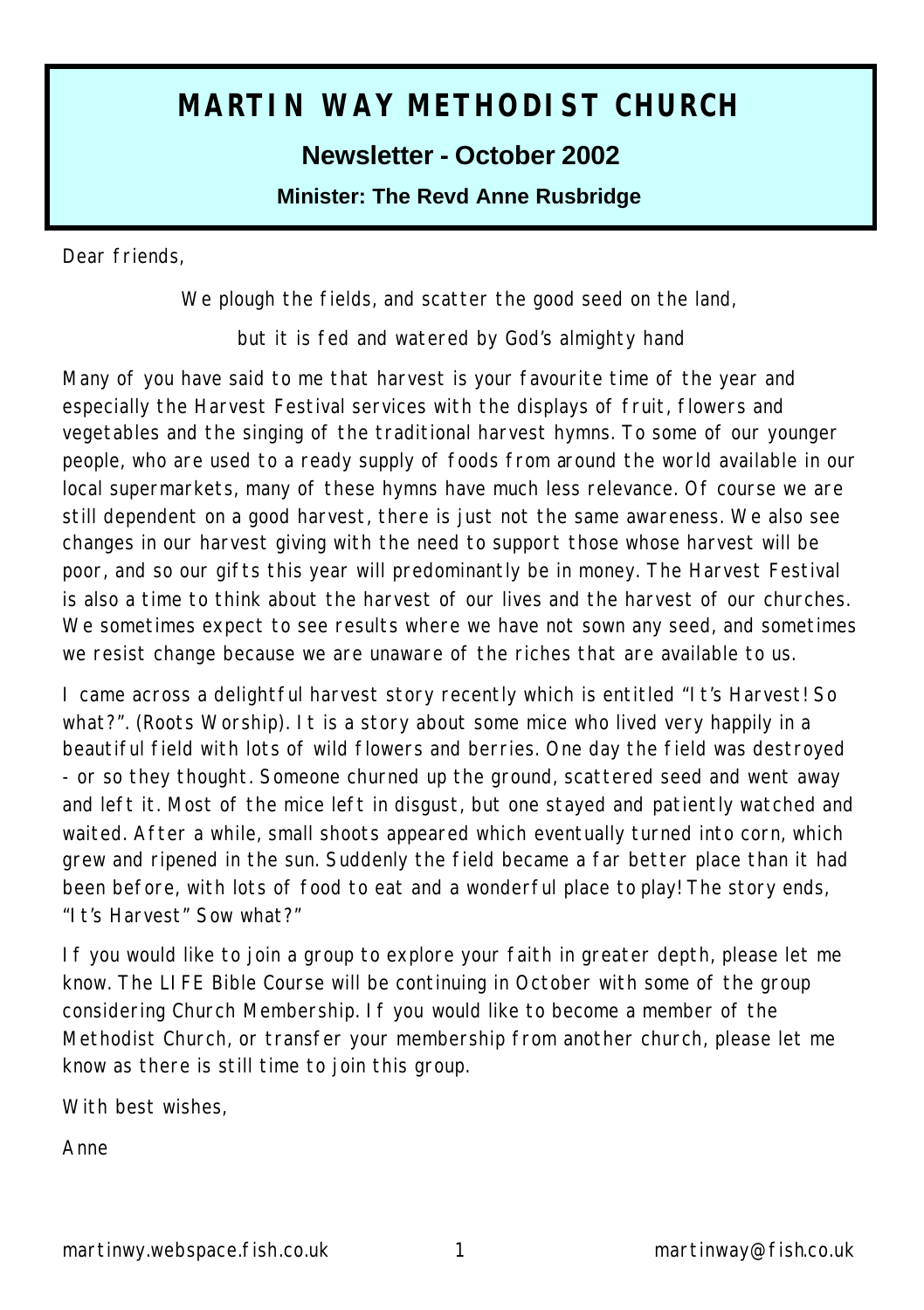# **The Legend Of The Wounded Healer**

A rabbi went to the cave of a great prophet and asked "When will the Messiah come?". The prophet said, "He is already here". "Then where can I find him?" the rabbi asked. "You will find him at the gate of the city sitting among the poor, the wounded and oppressed". "How shall I know him from all the other people there?" the rabbi asked. The prophet answered, "The others there unwrap all their wounds and sores at the same time to treat them and then put all the bandages back on at the same time. But this is not true with the Messiah. The Messiah will remove the bandages from one wound at a time, treat the wound and then wrap it up again. He does this saying "Perhaps someone will need me, and I could not go if all my wounds were unwrapped at one time, so I will treat them one at a time so I can go quickly to those who may need me".

*[Rev D Ceri Lewis in 'Trinity News' January 2002]*

# **Biblelands**

Copies of the Autumn edition of "The Star in the East" are now available in both vestibules - please help yourselves. Having heard Bishop Munib's "Living Message from Jerusalem" for ourselves at Oxford, Derek and I commend to you the articles on pages 4-5. The Thanksgiving service and AGM (advertised on page 19) is a very worthwhile time of sharing for anyone interested.

*Mary and Derek Heaton*

# **Taize Prayer And Praise**

These meetings are held monthly on Mondays at 8pm in the chapel of St. John Fisher Church, Cannon Hill Lane. The heart of the meetings is the longing for reconciliation for barriers to come down between peoples, cultures and denominations and to discover oneness and unity in the presence of God. The next meeting is on 14 October. If you would like to know more please ask Gwen Wildman.

# **News From Burundi**

This morning, as is customary, a member of the team opened in prayer with: "Lord Jesus, thank you that we woke up this morning, that you protected us through the night and have brought us to the beginning of a new day...". It could be ritualistic words, except that when shells are landing round the capital, you really do mean it. I have only been back a week, but on two nights there was massive shelling...when I arrived [returning from leave in England] my flatmate was upcountry assessing the damage of the latest rebel incursion...our main colleague was shot four times, and hit twice, but they were only minor injuries and he was back wanting to work the next day! Some people out here are simply amazing.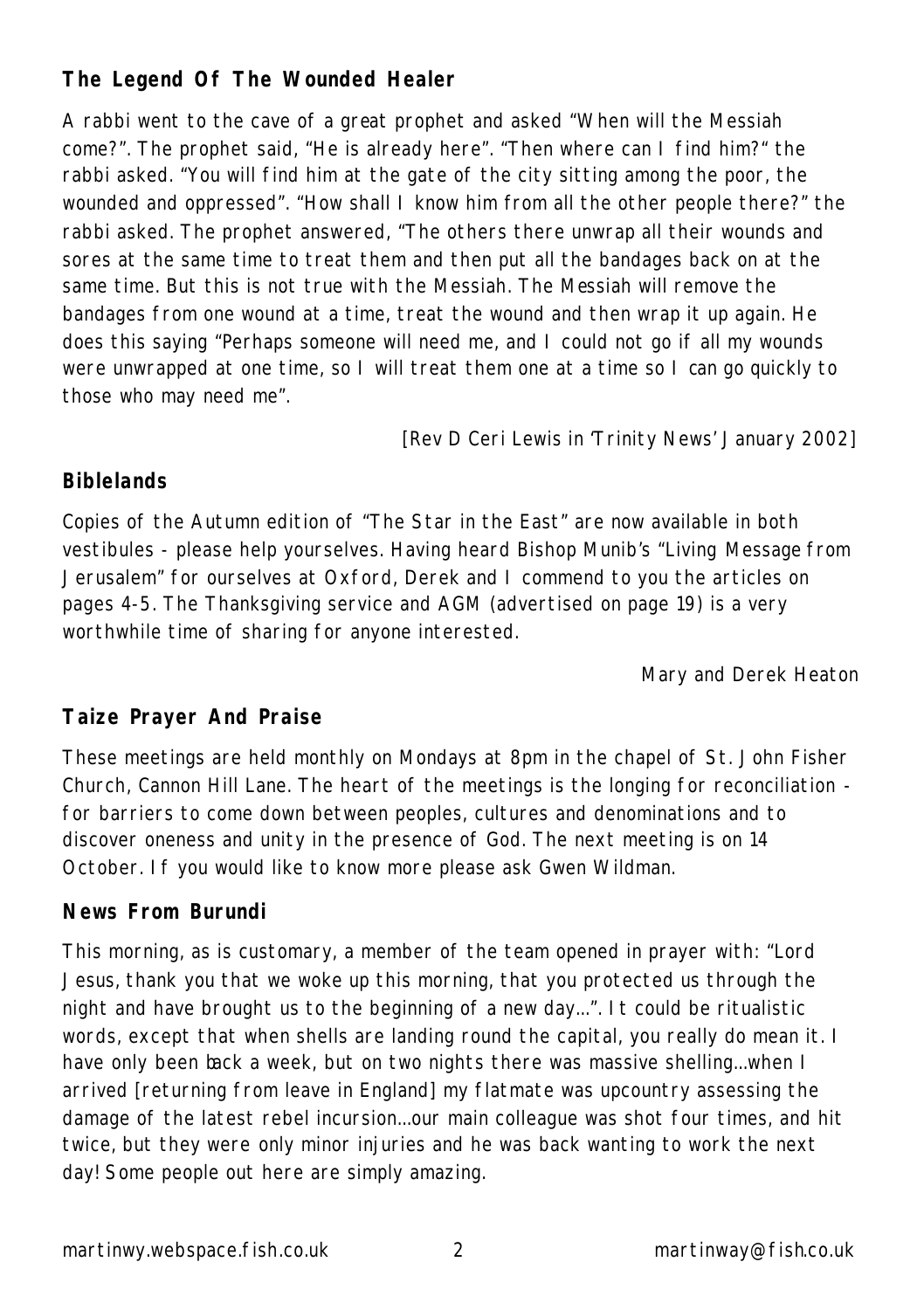So there is the usual mixture of encouragements and discouragements. As I drove to preach at a new church on Sunday morning, having been at the lakeside at 7am to see several hundred people baptised, I was full of joy, because the Body of Christ is growing fast. But then this old lady hobbled across the road. Her sunken eyes were utterly lifeless. I tooted for her to get out of the way, and she stopped in her tracks, expressionless. I had to swerve as she wouldn't bother moving. I felt like crying - she was the living dead - a picture of complete despair...

As I listen to the shooting and shelling and see the desperate poverty I am gutted that [in the] fifteen months [I have been away] things haven't got any better...think of the family where they share one pair of shoes, so whoever goes into town wears them that day, whilst the others stay at home...

I came back in time for Scripture Union's Jubilee - 25 years in action in Burundi.. Pray for an ever-increasing impact on the nation through evangelistic outings, AIDS program, children's work, Bible-reading notes, and training of pastors. The opportunities are HUGE.

I asked a colleague the other day how he managed to smile so much, bearing in mind his personal circumstances. He replied: "How can I complain when I have my Jesus?" What do you answer to that?

*[copyright: Church Mission Society]*

#### **Holiday Snapshots - Evesham**

When we moved from our suburban Surrey home to the Vale of Evesham in Worcestershire I thought that it would be an ideal place to spend a peaceful retirement. We had been active members of our Church - me a Local Preacher [in the Purley Circuit], representative on Churches Together, and member of the Church Council, my wife [who had been to school in Merton Park (the Chase Middle School)] a Sunday School teacher, and both of us sang in the Choir. Now we could relax and let others take the strain. It was not to be!

On our first Sunday in the Evesham church the minister welcomed us and asked me to help him preside at the Communion table. My wife was invited to join the choir (and I was soon to follow). Since then we have found ourselves holding a large number of posts including Secretary to the Superintendent minister and Chairman of the committee overseeing our rebuilding scheme.

Evesham Methodist Society has one of the longest and most interesting histories in Methodism, dating back to at least 1739 when both John and Charles Wesley paid visits to the town. That was the first of many visits by John in his travelling ministry. When Methodism was organised into Circuits, Evesham was one of the original seven its area including what then was a little hamlet, Birmingham. The tradition of being among the first has continued right up to the present time. You may recall an item in

martinwy.webspace.fish.co.uk 3 martinway@fish.co.uk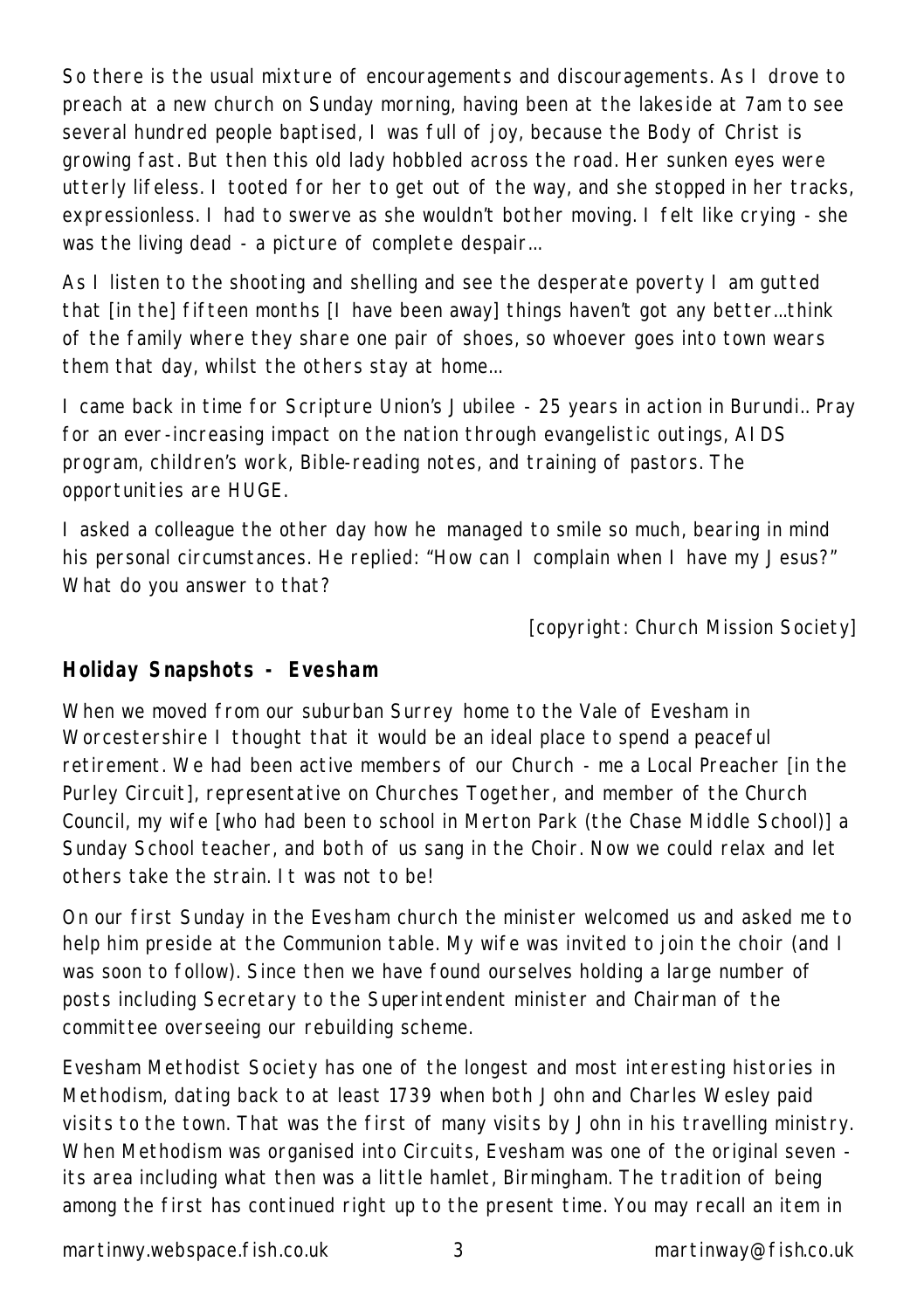the Methodist Recorder about two months ago reporting the visit of the President, Christina le Moignan, together with a number of other dignitaries, for a service at which the Evesham church was formally presented with a plaque commemorating the first presentation to any British church of an Eco Award. As a church we are very aware of conservation issues, and have a strong tradition of energy efficiency and of material recycling,

Today [July], as I write this article, we have just started Phase 2 of our rebuilding Scheme, having completed Phase 1 in 1998 completely free of debt. The first part of the scheme was to build a completely new suite of rooms under the existing church, where (having established that the foundations went down very deep) we managed with voluntary labour to dig out tons of earth, which we used to form a riverside terrace - recycling again!) And then raised over ,280,000 to employ professionals to finish the job. Only 3 weeks after the opening we had an exceptional flood, the river next to the church having risen well over 17 feet and ruining the new premises. The builders returned (thanks to the insurance) and repeated their work.

We did not sit back and rest, but relaunched an appeal for the second phase - a ,360,000 rebuild of the worship area, hall, and other ground floor premises. Our building is almost 100 years old, and we felt it was time to make it fit for carrying out our vision of having a worthy centre for the worship we seek to offer, equipped for nurturing the growth of our fellowship, suitable for serving the needs of our local community, and a base from which to spread the faith to others. We still have some way to go in our fundraising efforts, but the builders are now starting their work and in 5 months time we expect to be realising the vision. In the meantime we are holding our morning services in a local school, our evening services in one of our downstairs rooms, our Wednesday service of healing and prayer and our Friday "Shoppers Service" in a chapel loaned by another denomination,

Our "retirement" to Evesham has turned out to be the most active and the most rewarding time of our life. We thank God, and we look forward to what the next phase might bring!

*Don and Jackie Weddell*

# **Garden Diary - Autumn 2002**

The garden behind the church is past its peak now, although there are a few shrubs providing some colour. It has been very colourful during the summer and, on behalf of the gardening team, I would like to thank all of the individuals and clubs who provided plants and pots to add to the usual display. I hope that you all enjoyed seeing the results of their efforts as much as we did. I think that Midways needs a particular thank you as their large pots at the front of the church give a cheerful welcome to anyone entering. Some of the pots will remain little changed as they have roses or other shrubs in and will flower beautifully again next year. The pots containing

martinwy.webspace.fish.co.uk 4 martinway@fish.co.uk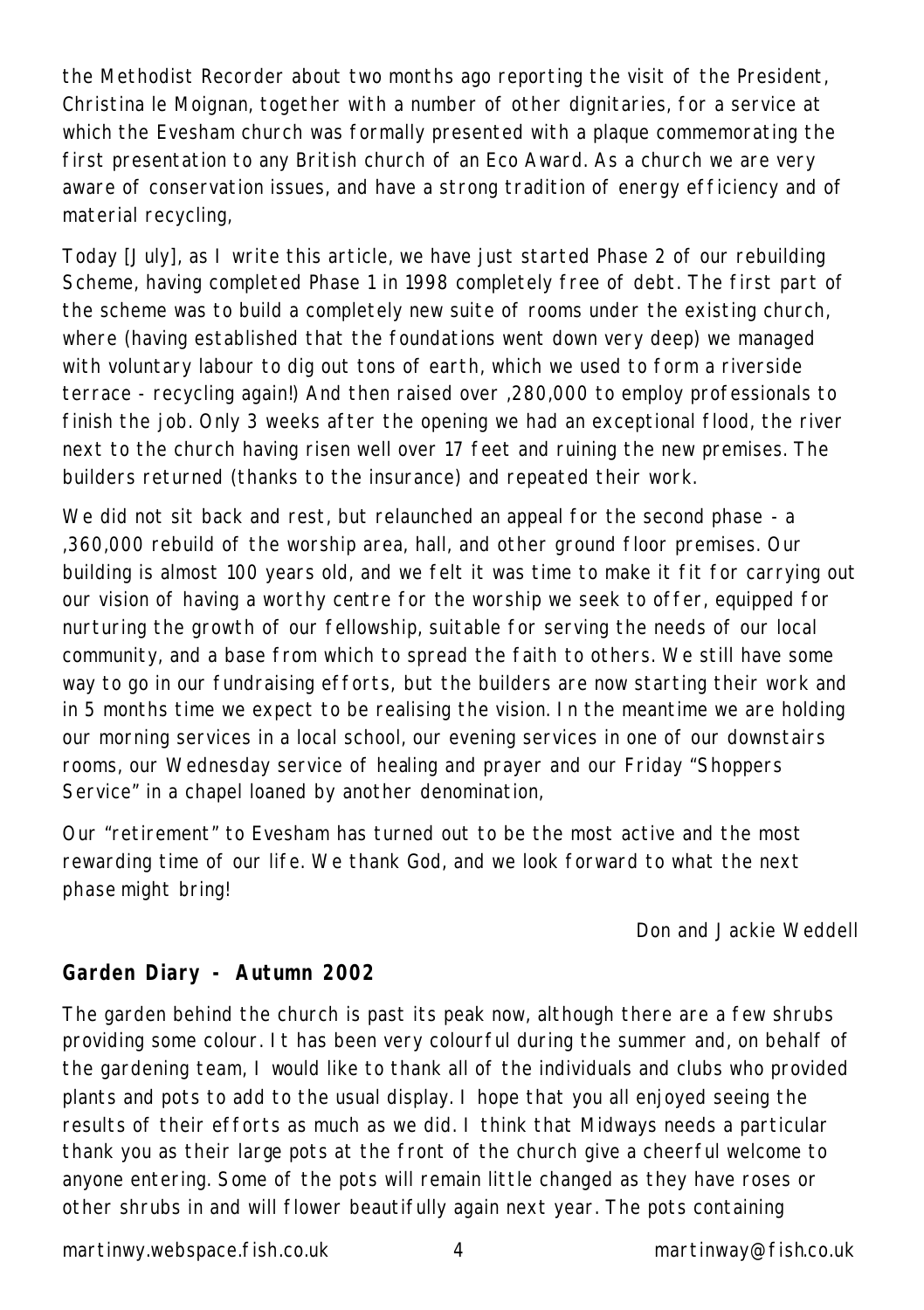annuals or half hardy perennials will probably be dismantled and we would like to plant some bulbs. Spring flowers are always so welcome and give hope that winter is nearly over.

In order to plant bulbs for next year, we will again need the help of the clubs and congregation in the following ways:

- 1. Bulbs can be expensive but often, if you buy bulbs through mail order you get one or more free packs. If you don't know what to do with any free packs you may get, would you let the church have them.
- 2. If you are buying some bulbs from a shop, just buy one or two extra and give them to any member of the gardening team. As long as we know whether they are daffodils, crocus or whatever, we will be able to mix and match them to produce an interesting spring garden.
- 3. If any of the clubs would like to plant bulbs in their own pots it would be welcome (Midways will need an awful lot of bulbs to fill theirs!)
- 4. If you are not buying bulbs but would like to give a small donation towards purchasing some, it would be gladly received,

Thank you again for your help during the last year. We will look forward together to a brilliant spring.

Pauline Riley and the gardening team (Ted Ashwood, Jean Butland, Gwen Edwards, Derek and Mary Heaton, Joan Harding, Lesley Mortley, Mike Rusbridge)

PS If anyone has space in a greenhouse or cold frame which could be used to overwinter the geraniums, fuchsias and other tender plants which have given us so much pleasure during the summer, please let one of the gardening team know. These plants are expensive to buy and it would be a pity not to try to re-use them.

*"People will say that you don't need friends on this journey, that God is enough. But I say to you that to be with God's friends is a good way to keep close to God in this life." St. Teresa of Avila*

#### **Martin Way Midway Group - Part 2**

We had a good turn out to our opening meeting on the 10th September 1969, everyone was made welcome and we soon got to know each other.

Our second meeting was "Currency Decimalisation" with the speaker Mr Aslett from the Midland Bank at Morden. We had to do all we could to get our minds ready for the new money! We had a talk with slides by the late Margaret Bellars of the Merton and Morden News - she became a good friend of the Group, and enabled us to get a lot of good publicity in the local paper about Easter time. Barbara Meineck came and gave us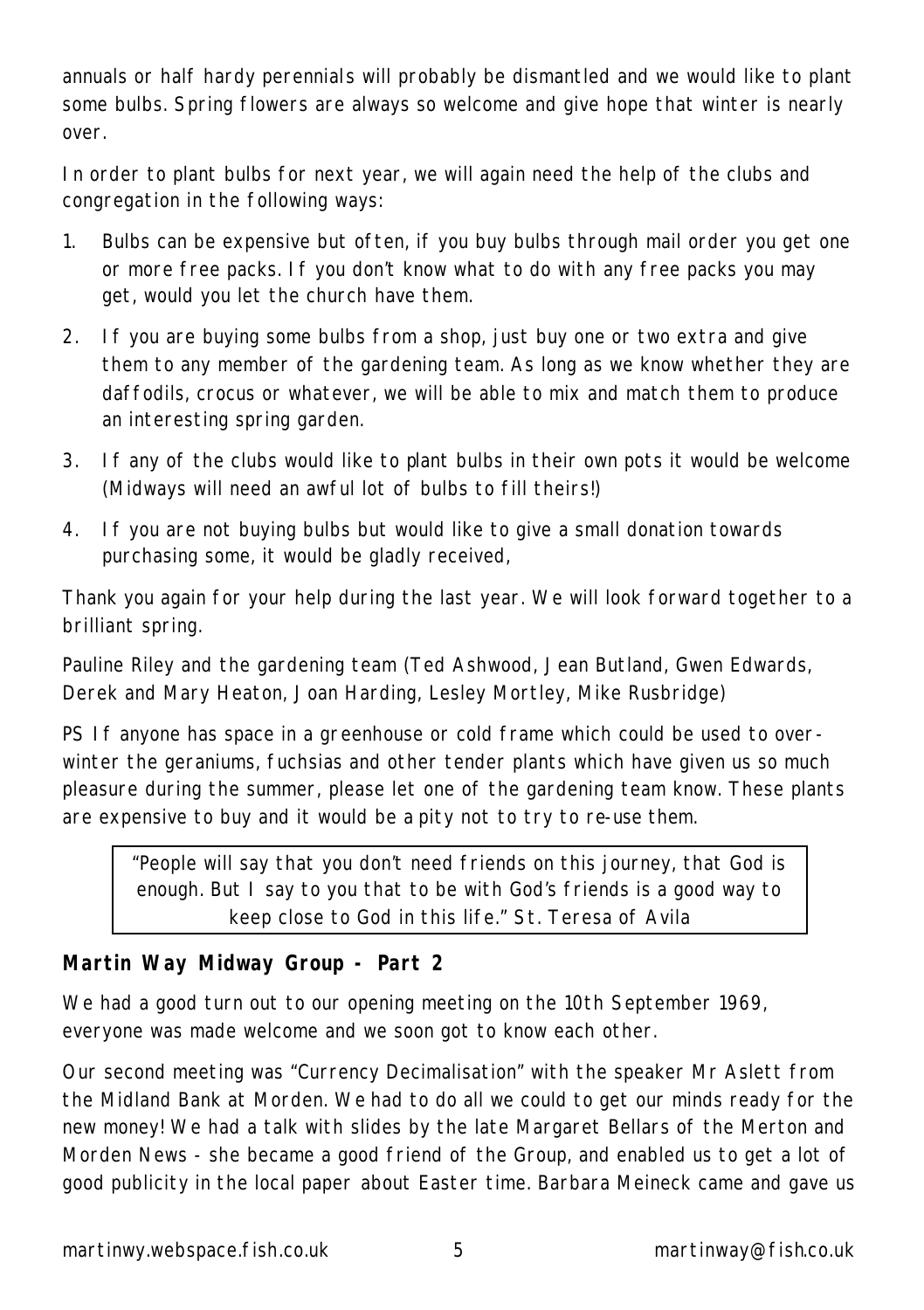one of her many talks on flower arranging, and here 32 years on we had her latest one in 2001.

We had a Coffee Evening in aid of our own funds, Cake Decorating, a talk with music by Jane Austen the music teacher at Hillcross School, a Coffee Evening in aid of the National Children's Home, the work of a Police Woman, First Aid in the Home by Dr Tom Williamson, a visit from a Samaritan, a film of the work of the Royal National Mission for Deep Sea Fishermen, the Methodist Missionary Society and a visit to the Houses of Parliament.

So we completed our first year!.

During the following years we had visits to many other places of interest. We have been to the Homepride Bakery at Chessington. We went to the Dairy Council, the South Eastern Gas Board and the Thames Barrier. Various coach trips were organised (with husbands) around parts of the Surrey countryside and London sights - including the Globe Theatre.

We have had changes of Chairman over the years. The first was Anne Knighton, next Gladys Hall 1970-71, then Jean Butland followed by Doreen Warren in 1976, and during the time Jeannine Moore was with us she became our President. In 1997 Maralyn Loft became Chairman. She is still in office today and has done very well. She did, however, announce at May's AGM that this would be her last year but we shall see!!

Conclusion in the November Newsletter!

*Jean Butland*

#### **Have you a surplus piano for an aspiring pianist?**

Alan Morris (of St. Mary's Merton) would be very grateful to know of anyone who has a pianoforte for sale, as his grandson needs one. If you have, please telephone Alan on 8542-5086 or leave a message on 8540-9443. Thank you very much.

#### **Financial News**

Tax returned on Gift Aid donations is credited to our account in August and we have been very fortunate in the year to the 5th April 2002 in the amount received which totals ,6304.91 for the General Fund and ,943.99 for the Building Fund. This arises from forty-five Gift Aid donations to the General Fund and thi rteen for the Building Fund. It has to be said that we have had some "special" donations during the course of the year in question, but I have to say again that if more people who pay tax made their donations Gift Aided we could repeat, or even improve upon, these figures in the current tax year. Does this apply to you? If so please speak with me.

*John Butland - Church Treasurer*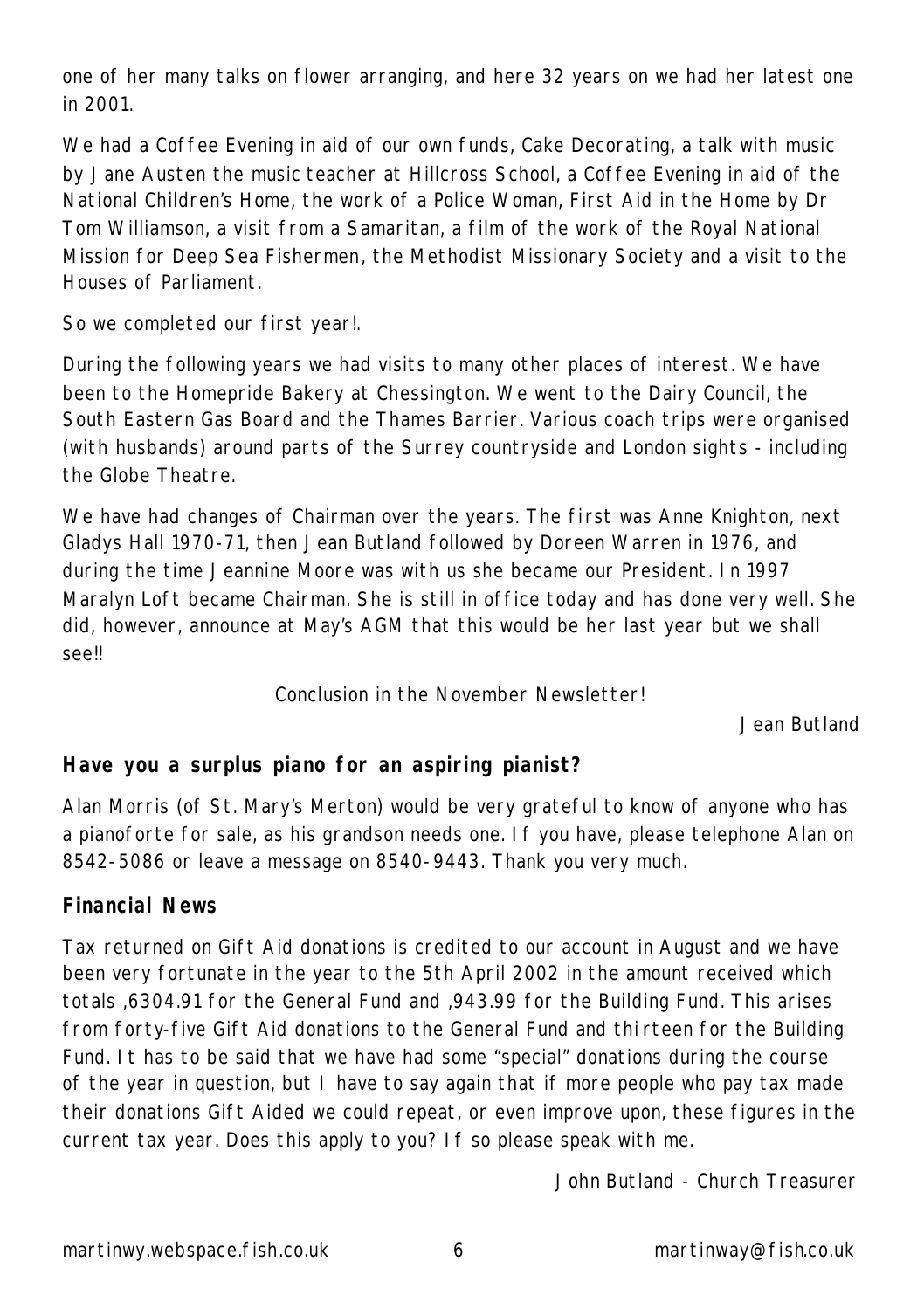# **Family News**

We send our congratulations to Alison Ellis and Darren Keyes who were married on 7 September and wish them every blessing and happiness in their life together.

Congratulations to Bob Hamblin whose achievement of 40 years as local preacher was celebrated at the Circuit Service at Wimbledon church last month.

Belated congratulations and birthday greetings to Veda Brown who celebrated her 90th birthday on 2 August.

#### **Women's Anniversary Weekend 19-21 October**

Calling all cooks! We are looking for kind people who would be willing to make cakes both for the Coffee Morning on Saturday and for the Rally on Monday afternoon. All contributions will be gratefully received.

#### **Dates For Your Diary**

12 October: Annual Book Sale at St. James' 10.30-12 noon

26 October: One World Week family festival 11am-4pm at Westminster Central Hall [details see September Newsletter]

Items for the next issue of the Newsletter (November) should be with the editor, Rosemary Keen, by Sunday 13 October at the latest.

> "Pray as you can and do not try to pray as you can't" John Chapman